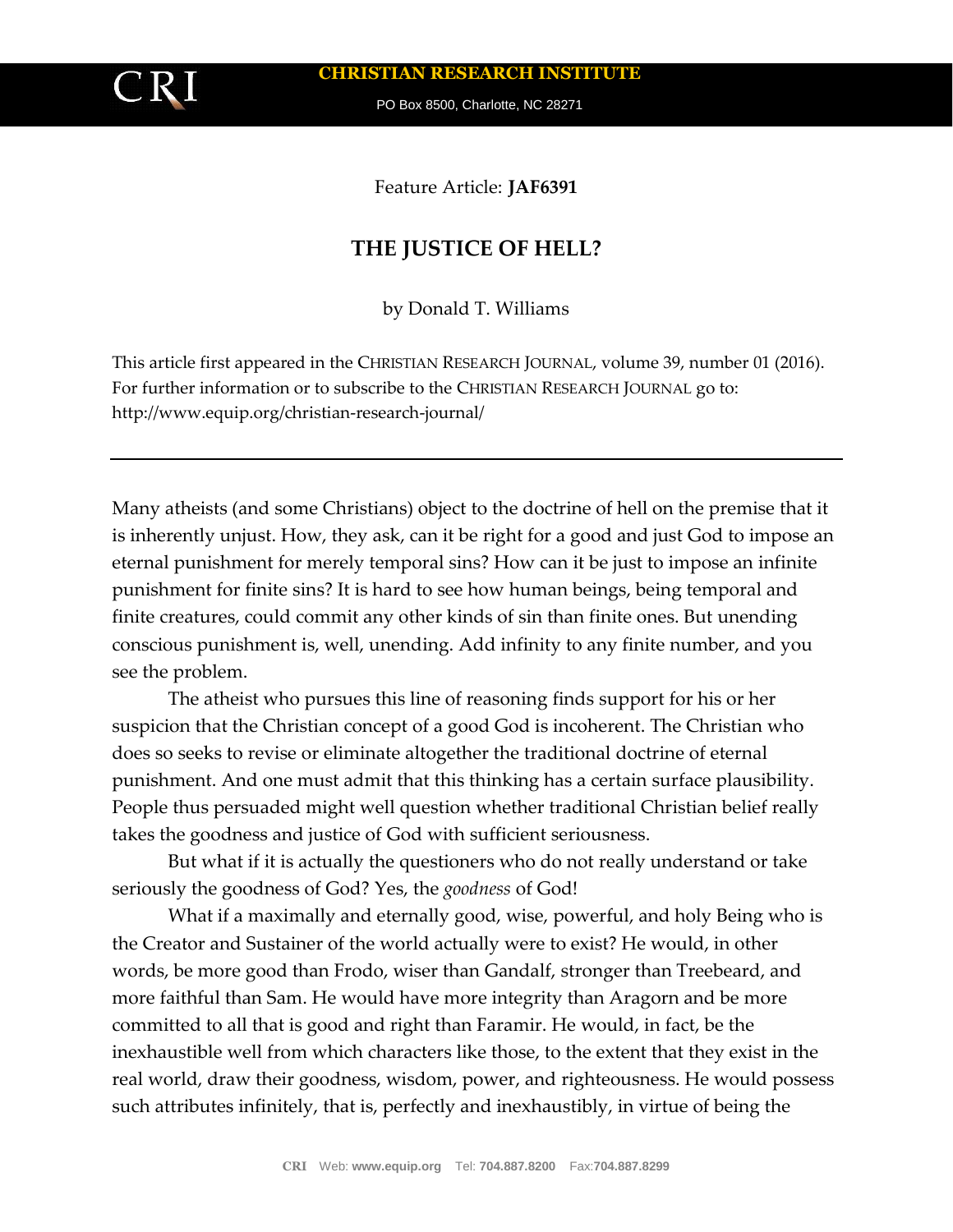eternal and uncreated Standard and Source of goodness, wisdom, power, and righteousness—the One who in the beginning first said, "Let there be light."<sup>1</sup>

Would such a maximally great Being then not be *worthy* of all our worship, all our obedience, and all our adoration? In fact, such a Being would *deserve* these responses from us, not just be in a position to demand or coerce them. That is, just by His being who and what He is, those responses on our part would be not merely nice or desirable but inherently appropriate to Him, indeed, inherently *owed* to Him. For contingent and morally responsible creatures such as ourselves to fail to see and accept this obligation in the presence of a maximally great Being is to be complicit in a pernicious lie about the real nature of things; to refuse this obligation is to incur guilt.

Furthermore, there would be no conceivable limit to this Being's worthiness. He would be infinite in the sense that He would possess the greatest possible set of perfections that justify our worship, obedience, and adoration. Thus, He would *infinitely*  deserve our worship, obedience, and adoration. And I mean by *infinitely* that there would be no conceivable limit to that worthiness and that deservedness on His part, and hence to that obligation on ours. All of this seems to follow inexorably.

# **THE REALITY OF OBJECTIVE VALUE**

Modern people may hit a hurdle here, though. They tend to see moral qualities such as *worthiness* and *desert* as subjective phenomena—existing in the eye of the beholder rather than in the nature of the observed object. They have lived in a world where everybody gets a trophy just for showing up. They may think, "Well, if you feel God 'deserves' worship because of who He is, that's fine for you, but what does it mean for me? Why can't I just shrug my shoulders and move on? Why must I base my whole life on something *external* to *me*?"

People who think this way usually have never noticed how inconsistently they do so. Some of the things we think are subjective opinions ("vanilla is tastier than chocolate"), and some are objective facts ("Georgia is east of Mississippi"). Modern people tend to treat statements about moral value as belonging to the first category (vanilla vs. chocolate) because people often disagree about them, whereas most people will agree about where Georgia is on the map. But at least some moral values are moral *facts*, not mere feelings. For example, wanton cruelty to innocent children is just wrong. Genocide (as in the Holocaust) is just wrong. It does not really matter how we feel about these moral facts. If we fail to disapprove of such things, it is not a matter of taste; it is precisely a moral *failing* on our part. We have mistaken Georgia for Mississippi, not merely preferred vanilla over chocolate. 2

# **ACKNOWLEDGING THE CREATOR'S GOODNESS**

All right, if we must admit that there is such a thing as an objective moral value, one that demands a response from us (approval, say, or condemnation) whether we feel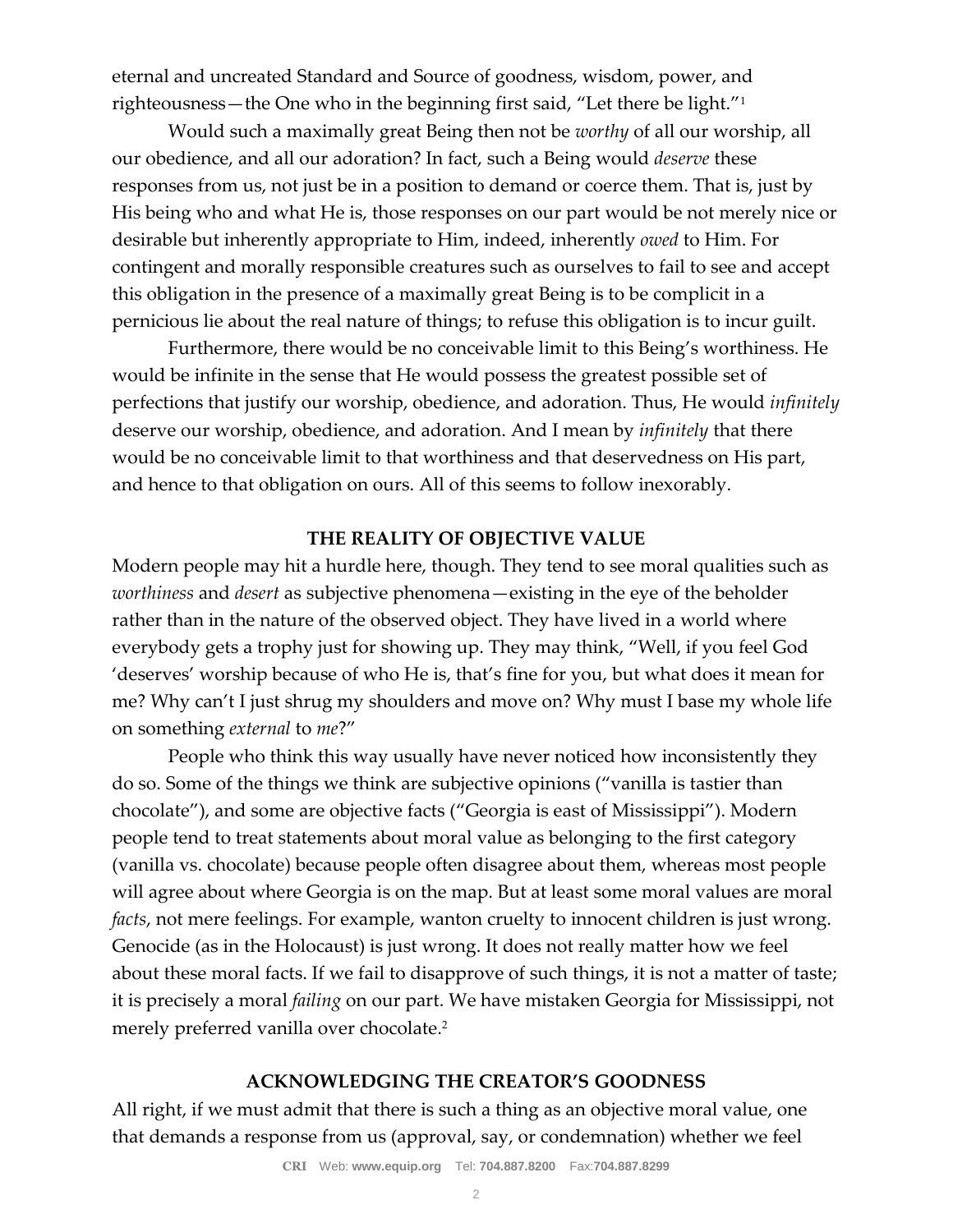inclined to make it or not, then surely the one place where we should expect to find such an unyielding moral reality would be in the One who is the very Source and Wellspring of creation, both of its existence and its goodness. If that is the case, we are ready to revisit the point established earlier: would such a maximally great Being then not be *objectively, infinitely worthy* of all our worship, all our obedience, and all our adoration? Would such a Being then not *objectively*, *infinitely deserve* all our worship, obedience, and adoration? And would we then not be under a perpetual and limitless moral *obligation* to worship, obey, and adore such an all-good and awesome Being?

If all of that is true, then would stubbornly and persistently withholding those responses (indeed, stubbornly and persistently yielding them to something—to *anything*—else) not then make us, in a sense, *infinitely guilty* of rebellion? Would that rebellion not be infinitely inexcusable? For there could be no conceivable limit to how wrong it was. By what possible moral calculus could we then judge hell to be unjust? There is none. From this perspective, God's goodness is not in conflict with the justice of eternal punishment; it is the very consideration that makes its justice and rightness inescapable.

### **FULFILLMENT OR FRUSTRATION**

There are further questions that have to be considered. If such a Being existed and we were His creatures, absolutely dependent on Him for our own existence, would worship of, obedience to, and adoration of Him not then be the ultimate fulfillment of our existence? Would refusing to offer them to Him, or giving them to anything else, not be the ultimate frustration of our nature? Would that frustration itself not be the very definition of hell—even if no retributive justice as such were involved? For, having rejected the Standard and Source of all that is good, what could our existence then be? It would be an existence cut off from the Well from which flow the waters of life: goodness, knowledge, wisdom, strength, justice, and love. It would therefore be by its very nature an existence devoid of those things and full of evil, folly, impotence, futility, and every kind of wickedness. What could such an existence be but hell?

If retributive justice *were* involved (it cannot be excluded as part of the picture if we are to be faithful to Scripture), who would be in a position to complain that it was unjust or undeserved? For by refusing worship, obedience, and adoration to God, by giving them to anything else, we would have received precisely what we had chosen: a life in which our aspiration for anything that is good and noble is fully and finally frustrated.

One might well object that hypothetical questions such as these do not prove the existence of such a God. They do not. But they do clarify what the Christian claim about God is, and hence show that the traditional Christian claims about the afterlife are not inconsistent with it—indeed, the Christian confession is wonderfully coherent.

They also can lead to further questions: if this Being does not exist, how does it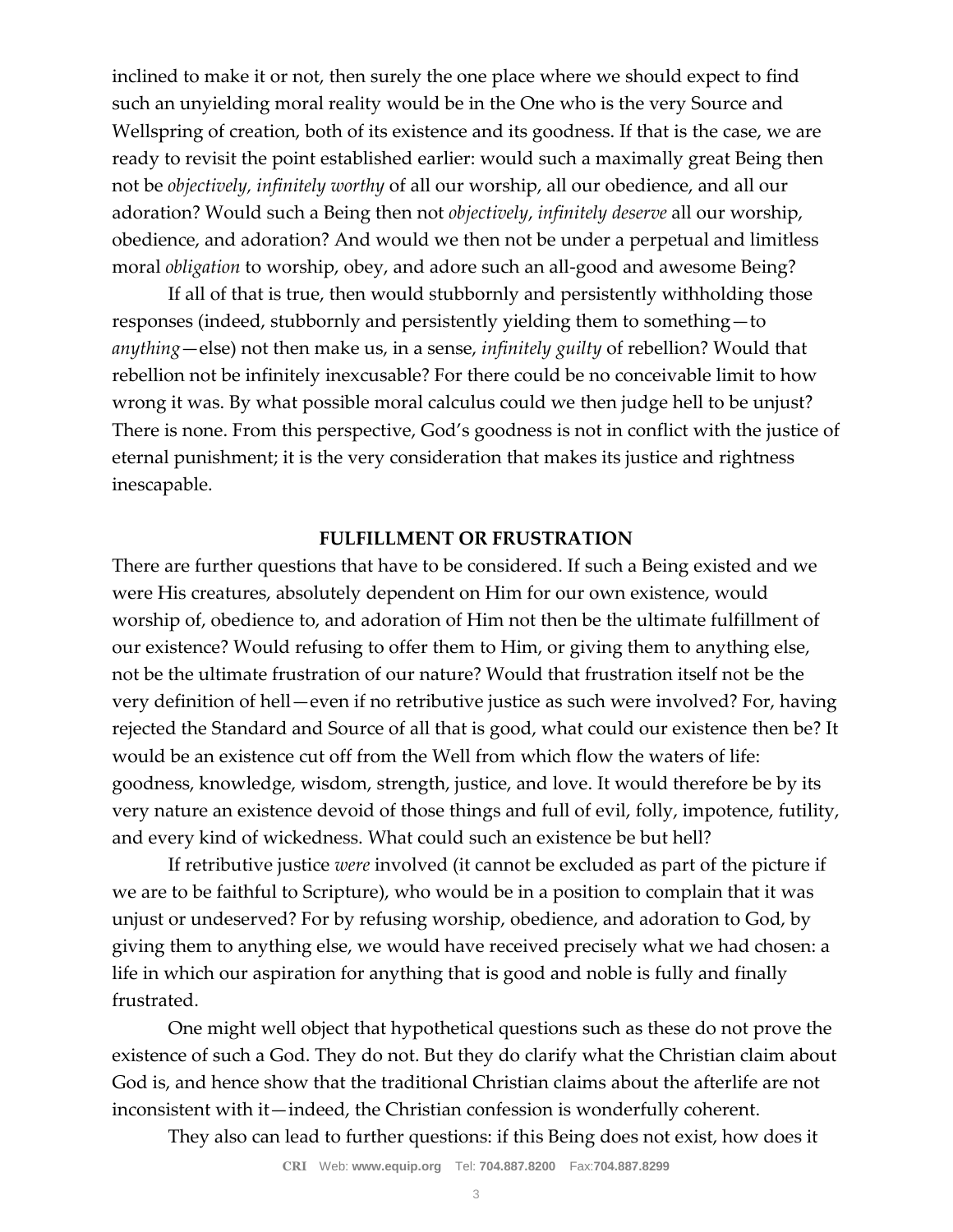come about that anything exists? If naturalism and materialism are true, where did concepts such as goodness and justice (and evil and injustice) come from? For in a naturalistic world, there is no evil and no injustice—merely certain situations we do not happen to like. If naturalism is true, where did the concept of truth come from? If naturalism is true, how could naturalism (or anything else) *be* true? For in such a world all ideas (and their antitheses) would equally be nothing more than chemical reactions in the brains of organisms that evolved to have them by chance. And who (or, more accurately, what) would judge between those ideas and their antitheses? Another set of chemical reactions subject to the same conditions is the only possible answer. As C. S. Lewis realized in *Miracles*, thinking like this leads us nowhere.<sup>3</sup>

#### **REDEEMED REBELS**

Such questions might well lead to the realization that the existence of God is a reasonable hypothesis in trying to account for the fullness of the reality we experience by living in this wondrous world. For it is a world that does contain goodness, justice, and truth, along with evil, injustice, and lies. If the world contains real and not merely imagined goodness and evil, then it makes sense that there should somewhere be ultimate fulfillments of both—that is, heaven and hell. Then the realization that God's existence actually makes sense of the world (and is the only thing that does) might put us in a position to receive the life, death, and resurrection of Christ in history as a solid basis for faith in the God who, the disciples were convinced, was revealed to them in His Son.

One might also object that we cannot actually imagine such a God. Indeed, we cannot; not fully, if what I have said about Him here is true. In fact, we are warned that it can be dangerous to try. We can safely conceive of God only by sticking to the pictures of Him we are given in Scripture, culminating in the only perfect image, His Son Jesus Christ. If we tried to imagine Him outside of that framework, we would create only false and corrupted images of Him and worship them. They are technically known as *idols*. Because of the rebellion of our first ancestors, we have become constitutional rebels and constitutional manufacturers and worshipers of idols. They do not have to be made of literal wood or stone to be horribly real and destructive—and to render us horribly guilty.

Now, what if this good God loved us so much that He was not content to leave us in such a state of idolatry and rebellion and futility but offered us a way back to Him? What if He had already provided it by the sacrificial and atoning death of His Son, who absorbed in Himself all the consequences due to our guilt? We could never find God on our own; as constitutional rebels, we don't even want to. But if He cut through all of your resistance and revealed Himself to you in such a way that He opened the eyes of your heart, so that you could get even the vaguest apprehension of what He really is as described above, would you not then *want* to give Him all your